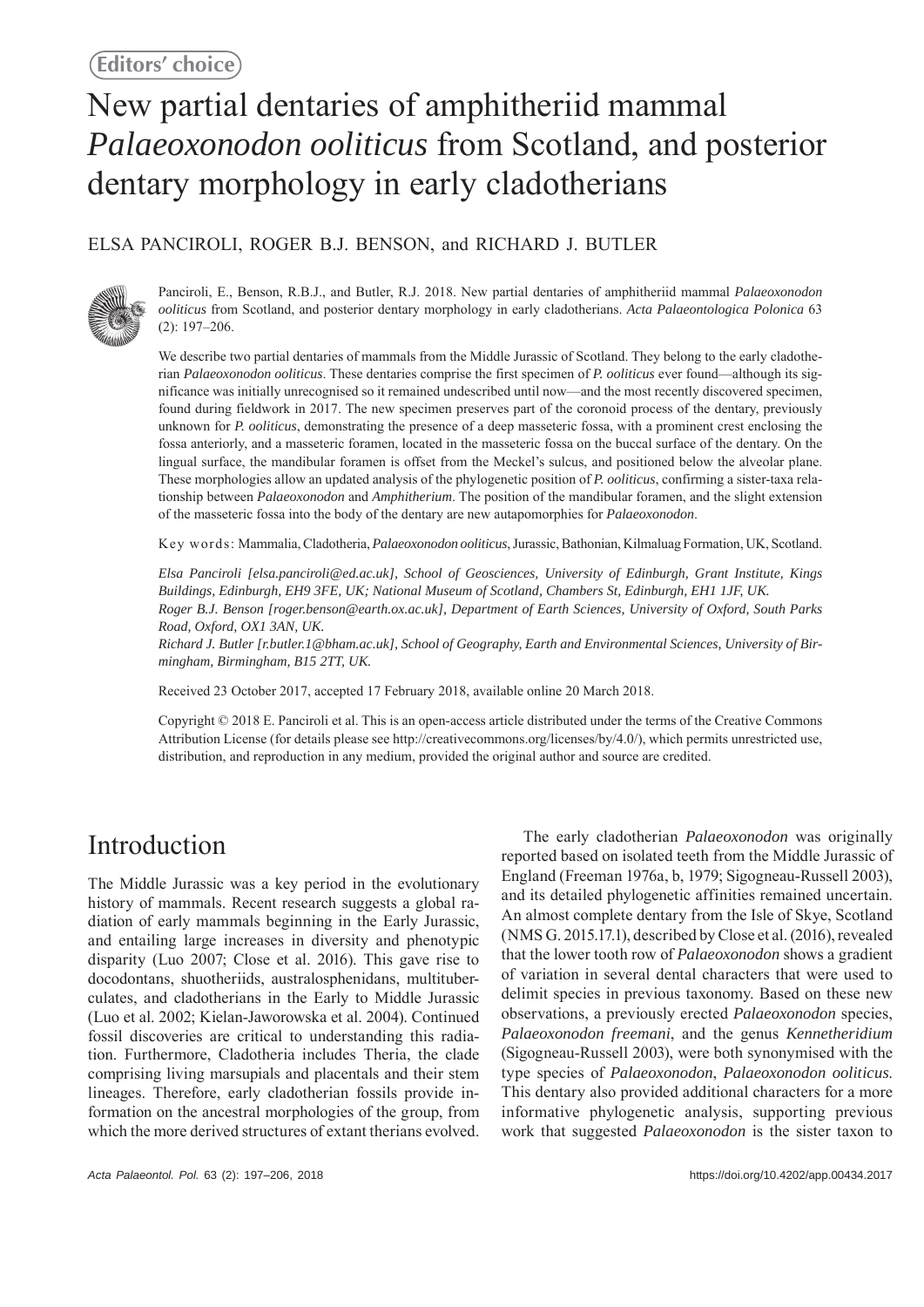*Amphitherium* (Close et al. 2016; but see also Averianov et al. 2015 for an alternative hypothesis).

Here, we report two further specimens of *Palaeoxonodon*  from the Isle of Skye. A newly discovered specimen, NMS G.2017.37.1, was found during fieldwork in 2017. Although it is not as complete as that found by Close et al. (2016), it preserves the base of the coronoid process and adjacent regions of the dentary. These features were missing from previous specimens and allow additional characters to be scored for phylogenetic analysis. Another specimen, NMS G.1992.47.123, was recovered during fieldwork by Michael Waldman and Robert J.G. Savage in 1973. It had previously been mentioned as an undescribed pantotherian by Clemens (1986) and Evans et al. (2006). The discovery of this specimen pre-dates all other known specimens of *Palaoxonodon*, including the holotype of *P. ooliticus* (Freeman 1976a). However, for reasons unknown, it was never described. After being transferred posthumously from the late RJG Savage of the University of Bristol to the National Museum of Scotland, it was rediscovered by EP in the collections at NMS in 2016.

*Institutional abbreviations*.—NHMUK PV, Natural History Museum, London, UK; NMS, National Museums Scotland, Edinburgh, UK.

*Other abbreviations*.—MPTs, most parsimonious trees; TBR, tree bisection and re-connection.

### Material and methods

The two specimens described here are both in the collections at the NMS: NMS G.1992.47.123 and NMS G.2017.37.1. Both were collected from the Kilmaluag Formation of the Great Estuarine Group (Bathonian, Middle Jurassic) of the Strathaird Peninsula, north of Elgol, Isle of Skye, Scotland. NMS G.2017.37.1 was collected at Cladach a' Ghlinne, whereas NMS G.1992.47.123 was collected approximately 0.8 km south of Cladach a' Ghlinne along the coastline. The Kilmaluag Formation comprises dolomitised blue-grey limestone, interbedded with calcareous siltstone and shale. The presence of freshwater gastropods and bivalves (*Viviparus*, *Neomidon*, and *Unio*), and abundant freshwater ostracods, such as *Darwinula* and *Theriosynoecum*, support the environmental interpretation that this was a freshwater lagoon environment (Andrews 1985; British Geological Survey 2011). The strata yielding the new specimens are frequently referred to as "the vertebrate beds". Also known from this formation are fossil crocodylomorphs, squamates, choristoderes, salamanders, fishes, mammals, and tritylodontids, as well as rare archosaur remains (Waldman and Savage 1972; Evans et al. 2006; Close et al. 2016; Panciroli et al. 2017a, b).

Micro-CT scan data were obtained for NMS G.1992.47.123 using the PCT scanner built in-house at the University of Edinburgh, School of Geosciences Experimental Geoscience Facility. The scanner comprises a Feinfocus 10-

160kV dual transmission/reflection source, Perkin Elmer XRD0822 amorphous silicon x-ray flat panel detection, and terbium doped gadolinium oxy-sulfide scintillator. Data acquisition software was written in-house, and scans were reconstructed using Octopus 8.7 software. The scan resolution for this scan is 20 μm. NMS G.2017.37.1 micro-CT scan data were obtained at Cambridge Biotomography Centre (http:// www.cbc.zoo.cam.ac.uk/) using a Nikon Metrology XT H 225 ST micro-CT scanner. The scan resolution for this scan is 7.64 μm. All microCT scans were digitally reconstructed, image processed, and measured using Mimics 19.0 at the National Museum of Scotland. Digital reconstructions are available in SOM (Supplementary Online Material available at http://app.pan.pl/SOM/app63-Panciroli\_etal\_SOM.pdf).

Lower molar terminology follows that by Sigogneau-Russell (2003) with the following amendments: the talonid cusp is renamed the hypoconid, and the crest running from the hypoconid to the metaconid is the cristid obliqua (as in Davis 2011); the paraconal sulcus is renamed the hypoflexid (as in Close et al. 2016); cusp e is not present in *Palaeoxonodon*.

Phylogenetic analysis was carried out using TNT 1.5, with settings as in Close et al. (2016): all analyses were carried out by first using the new technology search with default command settings, and stipulating that the shortest tree was to be found 10 times. This was followed by TBR branch swapping on the recovered most parsimonious trees (MPTs), and then calculating a strict consensus. Jackknife resampling statistics were calculated using 1000 replicates, and values are displayed as absolute frequencies. Bremer support values were obtained by TBR branch swapping on the MPTs, incrementally increasing suboptimal trees from one to eight steps (see SOM for TNT script and amended data matrix).

## Systematic palaeontology

Mammalia Linnaeus, 1758 Cladotheria McKenna, 1975 Amphitheriidae Owen, 1846

Genus *Palaeoxonodon* Freeman, 1976b

*Type species*: *Palaeoxonodon ooliticus* Freeman, 1976b; Forest Marble Formation, Bathonian, Kirtlington, Oxfordshire, England, UK.

### *Palaeoxonodon ooliticus* Freeman, 1976b Fig. 1.

*Holotype*: NHMUK PV M36508, right lower molar (Freeman 1976b: pl. 17: 1–4).

*Type locality*: Kirtlington, Oxfordshire, England, UK.

*Type horizon*: Forest Marble Formation, Bathonian (Mammal Bed).

*Material*.—NMS G. 2015.17.10, partial left dentary referred to this species by Close et al. (2016); NMS G.1992.47.123 and NMS G.2017.37.1, two partial left dentaries, described here; from the Kilmaluag Formation (Bathonian), Isle of Skye, Scotland, UK.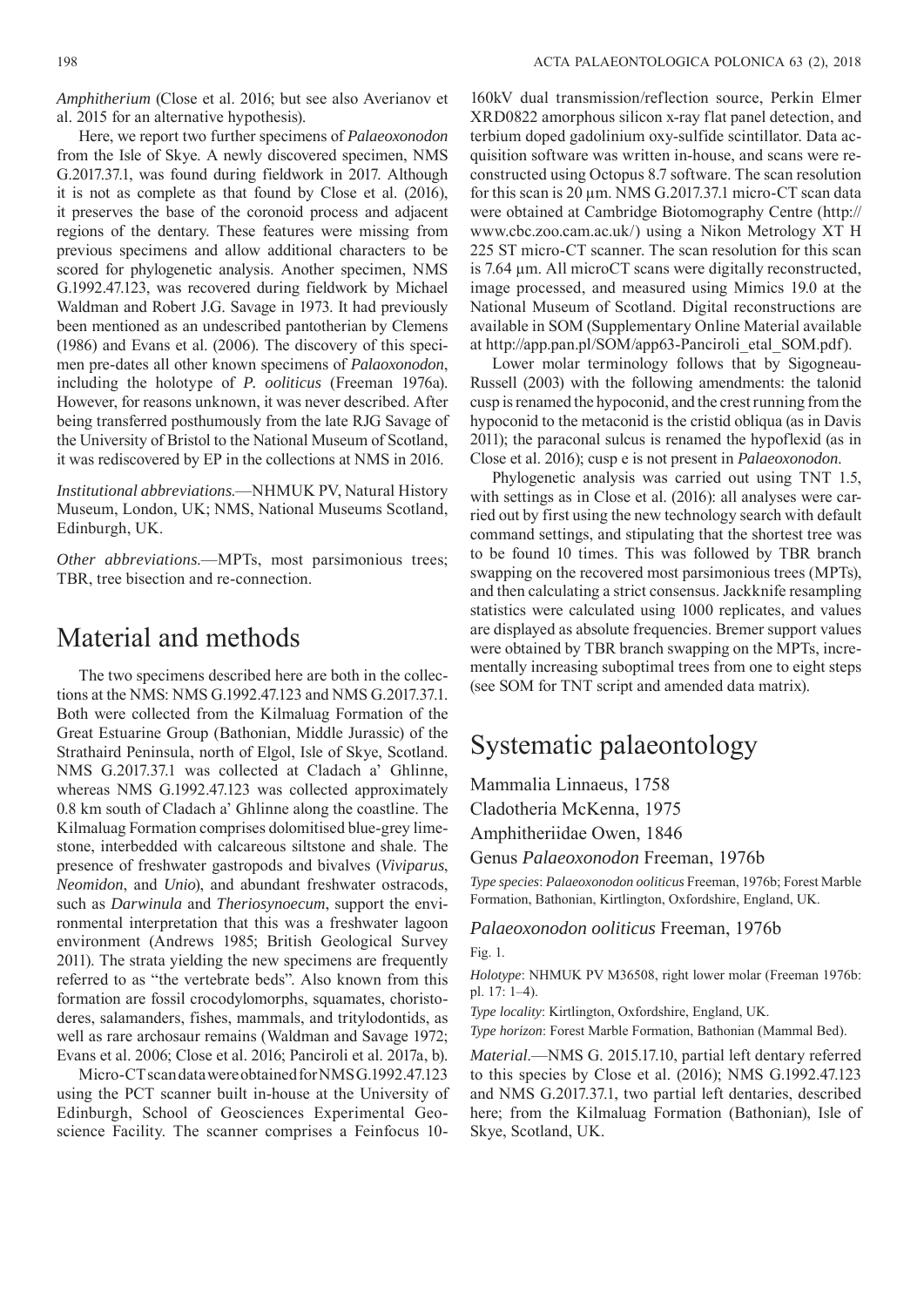Specimens originally referred to *Palaeoxonodon freemani, Palaeoxonodon* sp., *Kennetheridium leesi*, and *Kennetheridium* sp. (Close et al. 2016). Right lower molars: NHMUK PV MJ.59, MJ.196, ?MJ.242, M36507 (Freeman 1979: pl. 17: 1–4, but now lost), MJ.197, MJ.213, MJ.388, MJ.530, MJ.569, MJ.593, MJ.715, ?M44303, MJ.702, MJ.290, MJ.117, MJ.379, ?MJ.430, MJ.514, MJ.428, MJ.515, MJ.532, MJ.801; left lower molars: NHMUK PV ?MJ.200, MJ.236, MJ.619, MJ.639, MJ.849, ?MJ.220, ?MJ.350, ?MJ.618, MJ.626, MJ.628, MJ.657, MJ.701, MJ.727, MJ.825, MJ.827, MJ.837, ?M51823, MJ.802, MJ.53, MJ.746, MJ.289, ?MJ.518, MJ.824, MJ.214, MJ.846); right upper molars: NHMUK PV MJ.146, MJ.524, MJ.749, MJ.754, MJ.792, M36512, MJ.99, MJ.238, MJ.241, MJ.458, MJ.817, M36532. More questionably, Sigogneau-Russell (2003), also referred right upper molars: NHMUK PV MJ.44, MJ.231, MJ.669, M34994, MJ.32, MJ.506, MJ.508, MJ.512bis, MJ.742, MJ.743, MJ.788; and left upper molars NHMUK PV MJ.137, MJ.392, MJ.436, MJ.636, M36504, M36530, M36526, MJ.25, MJ.294, MJ.627. All from the Forest Marble Formation (Bathonian), Kirtlington, Oxfordshire, England, UK.

*Emended diagnosis* (modified from Close et al. 2016).—Tribosphenic cladotherian mammal differing from dryolestoids in possessing an elongate lower molar talonid with hypoconid placed buccal to the midline of the crown, well-developed upper molar metacone, and winglike parastylar region. Differs from all other non-zatherian cladotherians in possession of a mesiolingual lower molar cingulid. Differs from *Amphitherium* in possession of five molars instead of six or seven, the more lingual position of the hypoconid, and presence of an entocristid partially enclosing an incipiently basined talonid (sensu Sigogneau-Russell 2003). Differs from *Nanolestes* in possessing less cuspidate upper molars with weaker development of cusp B, and relatively taller and less procumbent lower molar paraconid. Differs from *Arguimus* in the presence of a more fully triangulated trigonid of m1 with a larger paraconid, more spirelike lower molar cusps, absence of a distinct cusp e, and larger metaconid on ultimate molar. Resembles *Amphitherium* and *Nanolestes* but differs from zatherians in the absence of a distinct cusp e on lower molars, absence of hypoconulid, and buccally positioned metacone. Relatively slender dentary unlike dryolestids, with a deep masseteric fossa and coronoid scar as in other amphitheriids. The masseteric fossa intrudes slightly into the body of the dentary below the ultimate molar, unlike all other early cladotherians. The posterior opening of the mandibular canal, the mandibular foramen, is offset from the Meckel's sulcus, unlike *Amphitherium* or *Peramus*. The posteriormost mental foramen is positioned in the canine/incisor region of the dentary.

*Description*.—NMS G.1992.47.123 is a fragment of left dentary containing m2, m3, and m4 in position, with roots, and the anterior part of the alveolus for m5 (Fig. 1). The molar crowns were broken and detached from their roots, and the latter remained inside the dentary fragment. The crowns have been restored to their original positions digitally to facilitate description and comparison. The dentary fragment measures 2.5 mm in anteroposterior length, 0.62 mm in width at the widest point, and the dentary dorsoventral depth below m3 is 1.3 mm (for tooth measurements see Table 1).

All three crowns of NMS G.1992.47.123 are well preserved, except for the following damage: the protoconid, metaconid, and paraconid cusp tips of m4 are missing; the hypoconid tip and tip of cusp f of m3 are missing; and the hypoconid and buccal apical portion of the protoconid are missing from m2 (Fig. 1). The surface of the paraconid of m3 is damaged, missing enamel on the lingual surface of the paraconid, metaconid, and cingulid, and some of the anterobuccal enamel surface is also missing apically on the protoconid. The cristid obliqua of m3 is well preserved, revealing a distinct incipient talonid basin in occlusal view (Fig. 1C), defined lingually by the entocristid. The incipient talonid basin of m4 is well preserved, with a clear entocristid on the lingual edge.

NMS G.2017.37.1 is a fragment of left dentary 7.2 mm long with an approximate dorsoventral depth of 1.6 mm below m3 (Fig. 2) (for tooth measurements see Table 1). The teeth m3 and m4 are preserved in position. Most of m2 is also preserved in position, but was fragmented prior to discovery. A fragment of the m1 root is also present. The alveolus for m5 is present but empty (Fig.  $2B_1$ ). The cusp tips are missing from both m3 and m4, but the protoconid, paraconid, and metaconid positions are clear on both molars, as are the hypoflexid, hypoconid, and incipient talonid basin, defined lingually by the entocristid. None of these features are easily identified in m2, in which the hypoconid and hypoflexid are missing, and only the base of the anterior half of the crown is present.

Multiple fractures are present on the dentary, but the general osteology is evident. The Meckel's sulcus is preserved on the lingual surface of the dentary, extending an-

Table 1. Dental measurements (in mm) for *Palaeoxonodon ooliticus* Freeman, 1976b, NMS G.1992.47.123 and NMS G.2017.37.1. Measurements follow Sigogneau-Russell (2003) and Close et al. (2016).

| Specimen          | Tooth          | Total  | Total | Total        | Trigonid |              | Talonid |                     | Protoconid |
|-------------------|----------------|--------|-------|--------------|----------|--------------|---------|---------------------|------------|
|                   |                | length | width | crown height | length   | angle        | length  | cusp to metacristid | height     |
| NMS G.1992.47.123 | m2             | 0.88   | 0.62  | 0.91         | 0.63     | $60^{\circ}$ | 0.25    | 0.19                | 0.21       |
|                   | m <sub>3</sub> | 0.88   | 0.60  | 0.98         | 0.61     | $49^\circ$   | 0.27    | 0.11                | 0.31       |
|                   | m <sub>4</sub> | 0.89   | 0.64  |              | 0.61     | $50^{\circ}$ | 0.27    | 0.12                |            |
| NMS G.2017.37.1   | m <sub>3</sub> | .00    | 0.78  |              | 0.75     | $47^{\circ}$ | 0.25    | 0.15                |            |
|                   | m4             | 0.89   | 0.84  |              | 0.60     | $58^\circ$   | 0.40    | 0.15                |            |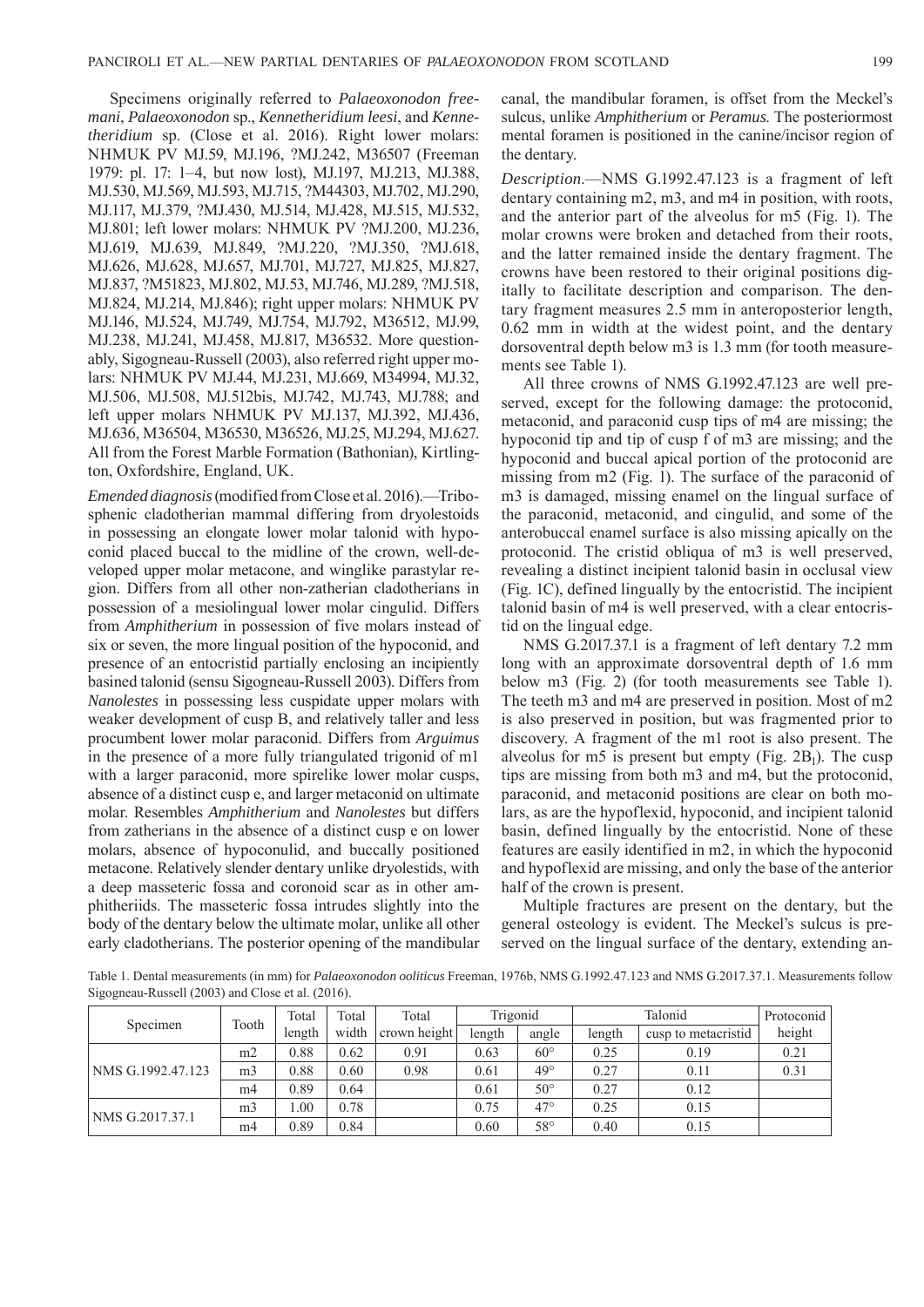

Fig. 1. Amphitheriid mammalian *Palaeoxonodon ooliticus* Freeman, 1976b (NMS G.1992.47.123) from the Kilmaluag Formation, Bathonian, in lingual (A), buccal (B), and occlusal (C) views; partial left dentary  $(A_1-C_1)$ ; dentition only  $(A_2-C_2)$ . Arrows indicate anterior direction.

teriorly from a point just ventral to the mandibular foramen, up to the fractured region ventral to m2 (Fig.  $2C_1$ ). The mandibular foramen is present posteriorly on the lingual surface of the dentary, posteroventral to the empty alveolus for m5 and offset from the Meckel's sulcus. The pterygoid shelf is unclear from the preserved morphology.

The masseteric fossa, located posteriorly on the buccal surface of the dentary, is deep and is defined by ridges anterodorsally and ventrally. A masseteric foramen is located anteroventrally within the masseteric fossa. The anterior margin of the masseteric fossa is well-developed and extends anteriorly, ventral to the alveolus for m5. It extends just slightly into the body of the mandible ventral to m5 (Fig.  $2A_1$ , B<sub>1</sub>).

*Stratigraphic and geographic range*.—Middle to Late Bathonian, England and Scotland.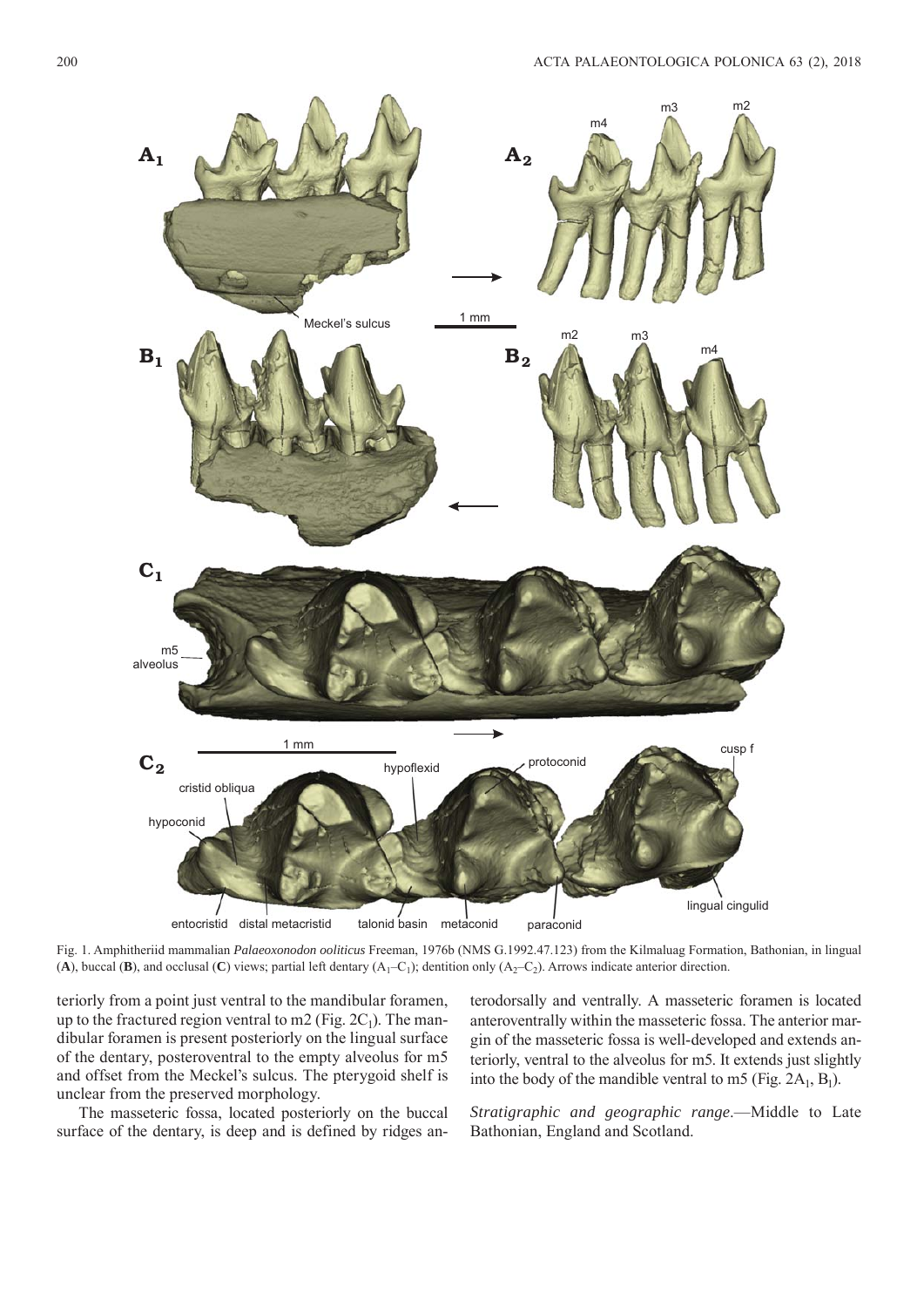

Fig. 2. Amphitheriid mammalian *Palaeoxonodon ooliticus* Freeman, 1976b (NMS G.2017.37.1) from the Kilmaluag Formation, Bathonian, in lingual (**A**), buccal (**B**), and occlusal (**C**) views; partial left dentary  $(A_1 - C_1)$ , dentition only  $(A_2 - C_2)$ . Arrows indicate anterior direction.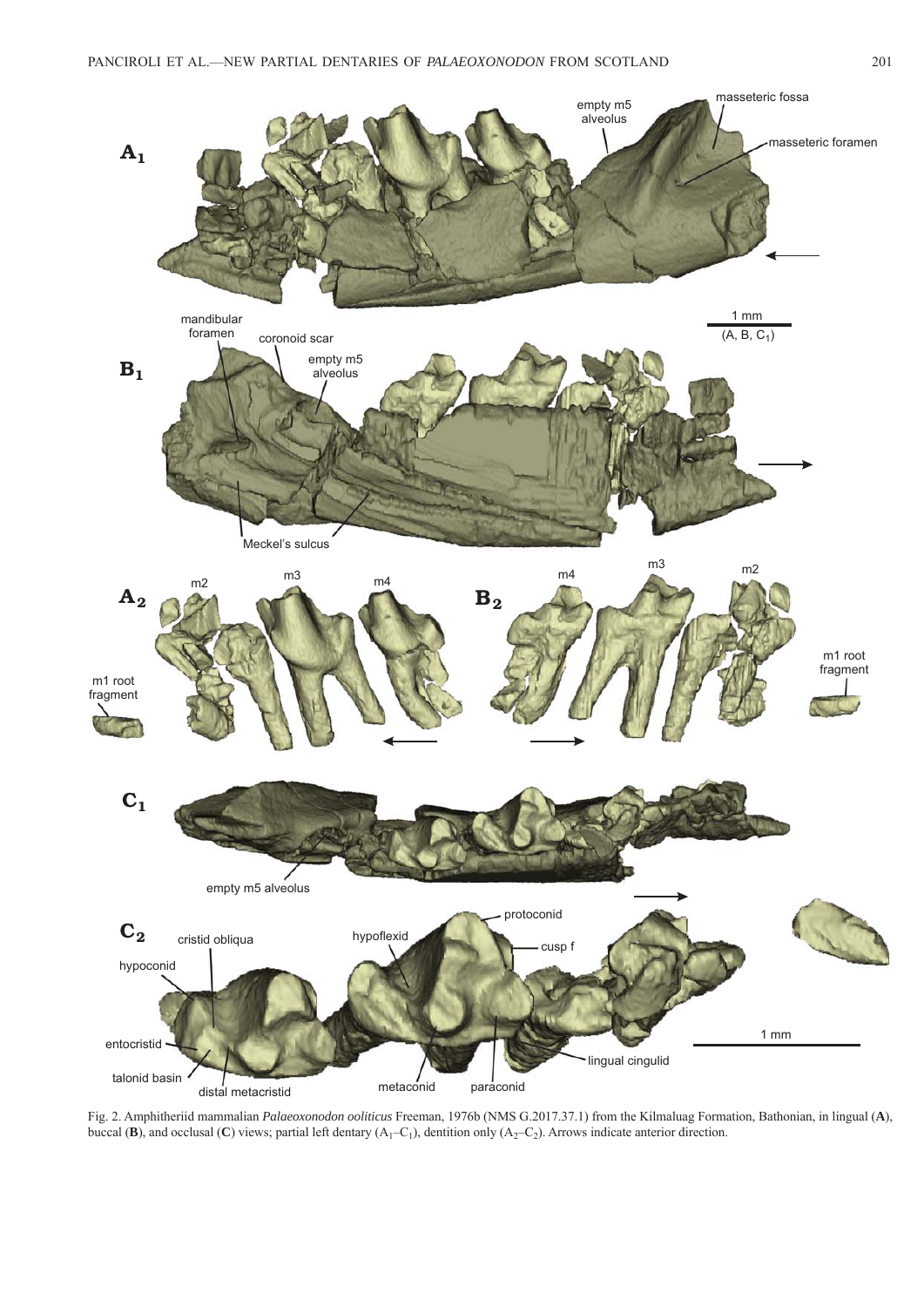### Phylogenetic analysis

We reran the phylogenetic analysis of Close et al. (2016), which was based on the matrix of Zhou et al. (2013), updating scores for characters of the posterior portion of the dentary present in NMS G.2017.37.1. These included the position of the mandibular foramen, the morphology of the anterior margin of the masseteric fossa, the presence of the masseteric foramen, and the presence of a coronoid scar (see Appendix 1 for newly scored characters and SOM for full matrix and TNT script). We also re-evaluated and amended six characters present in NMS G. 2015.17.1 that were either not scored by, or that we interpreted differently from, Close et al. (2016). These include confirming the absence of Crompton's groove, the absence of a premolar or precanine diastema, confirming the presence of the hypoconid, and the morphology of the postcanine roots. Additionally, we re-evaluated and rescored six characters present in *Amphitherium*, *Peramus*, and *Arguimus* (see Appendix 1 for justification for rescoring, and Zhou et al. 2013 for full character list).

The phylogenetic analysis recovered 5376 most parsimonious trees. Despite the additional character scores, we found no change in the relationships between *Palaeoxonodon*, *Amphitherium*, and *Peramus* from previous analyses, with *Palaeoxonodon* and *Amphitherium* placed in a sister-group relationship. These relationships have weak Bremer support values of 1, and this clade (Amphitheriidae) forms an unresolved polytomy with *Nanolestes*, *Arguimus*, and the clade including *Kielantherium* + *Aegialodon* + Theria, as in Close et al. (2016).

Five autapomorphies were recovered for *Palaeoxonodon*  by our phylogenetic analysis, the first three of which were already identified by Close et al. (2016), and the last two of which are identified for the first time here: (i) the posteriormost mental foramen being positioned in the canine/incisor region of the dentary (more anteriorly than in *Amphitherium*  or *Peramus*); (ii) the absence of a mesio-lingual cingular cuspule e; and (iii) an absent/weak ectoflexus in the second upper molar; (iv) the slight extension of the masseteric fossa onto the body of the mandible; and (v) the position of the mandibular foramen offset from the Meckel's sulcus. *Palaeoxonodon* and *Amphitherium* share synapomorphic characters in the presence of a narrow labial stylar shelf of the penultimate upper molar, and the more labial position of the metacone relative to the paracone. *Palaeoxonodon*, *Amphitherium*, and *Peramus*  share the following synapomorphies: the convergence of the Meckel's sulcus with the ventral border of the mandible; and possessing open rooted postcanines.

### Discussion

Most previous cladistic analyses support a sister group relationship between *Palaeoxondon* and *Amphitherium* (Prothero 1981; Close et al. 2016; but see Averianov et al. 2015 for an alternative view). In these previous analyses this

was based on (i) the large talonid (accounting for one-third of molar length), (ii) possessing a buccally positioned principal hypoconid, (iii) roots that are mostly equal in diameter along their length except for a slight narrowing distally, and (iv) the possession of five premolars with (v) moderately well-developed lingual cingulids.

Close et al. (2016) identified the variably present cuspule on the cristid obliqua (mesoconid) in their specimen NMS G. 2015.17.1 as a feature shared with the holotype NHMUK PV M36508 (and two other specimens according to Sigogneau-Russell 2003: NHMUK PV MJ530 and NHMUK PV MJ618) from the Forest Marble Formation. The mesoconid is not present in either of our specimens, NMS G.1992.47.123 or NMS G.2017.37.1. Therefore we support the interpretation of this character as variable among specimens of *Palaeoxonodon*.

Close et al. (2016) also suggested that the different dental characters used to erect the species *P. freemani*  and *Kennetheridium leesi* on the basis of isolated teeth (Sigogneau-Russell 2003) are the morphological differences between tooth positions in the same tooth row of their specimen, relegating the latter two taxa to junior subjective synonyms of *P*. *ooliticus*. This character variation includes differences in talonid length, prominence of the cingulid, size of the paraconid, and height and cusp sharpness of the trigonid, among different molars in the same individual. Similarly, we see some of this variation in NMS G.1992.47.123: for example the paraconid is much smaller in m3 and m4 than in m2, and slopes at a shallower angle in m2; and the cingulid is more prominent in m2 than m3 or m4. We can add that the entocristid is more prominent in m2, and that the protoconid is broader both anteroposteriorly and buccolingually in m4. This adds to the evidence for variation along the tooth row, and emphasises the need for caution in erecting new species based on isolated teeth.

A posterior portion of the dentary including the base of the coronoid process, masseteric fossa, and mandibular foramen are preserved in NMS G.2017.37.1 and have not previously been preserved in any other specimen of *Palaeoxonodon*. The preserved morphology suggests a sloping coronoid process, as in other early cladotherians. Strong masseteric ridges and a deep masseteric fossa are also present, as in other early cladotherians including other amphitheriids such as *Amphitherium* (Butler and Clemens 2001), other peramurids, dryolestids, and paurodontids (Martin 1999; Kielan-Jaworowska et al. 2004; Davis 2012). Unlike paurodontids, the dentary is relatively slender. The preserved morphology of NMS G.2017.37.1 suggests that a pterygoid shelf may have been present on the lingual surface of the dentary; however, its extent is not clear from this specimen. The pterygoid shelf is strongly protruding in many other early cladotherians (Martin 1999; Kielan-Jaworowska et al. 2004). The anterior position of the posteriormost mental foramen, in the canine/ incisor region of the dentary, is recovered here as an autapomorphy of *Palaeoxonodon*. While there is a possibility that a more posterior foramen may have been present in the frac-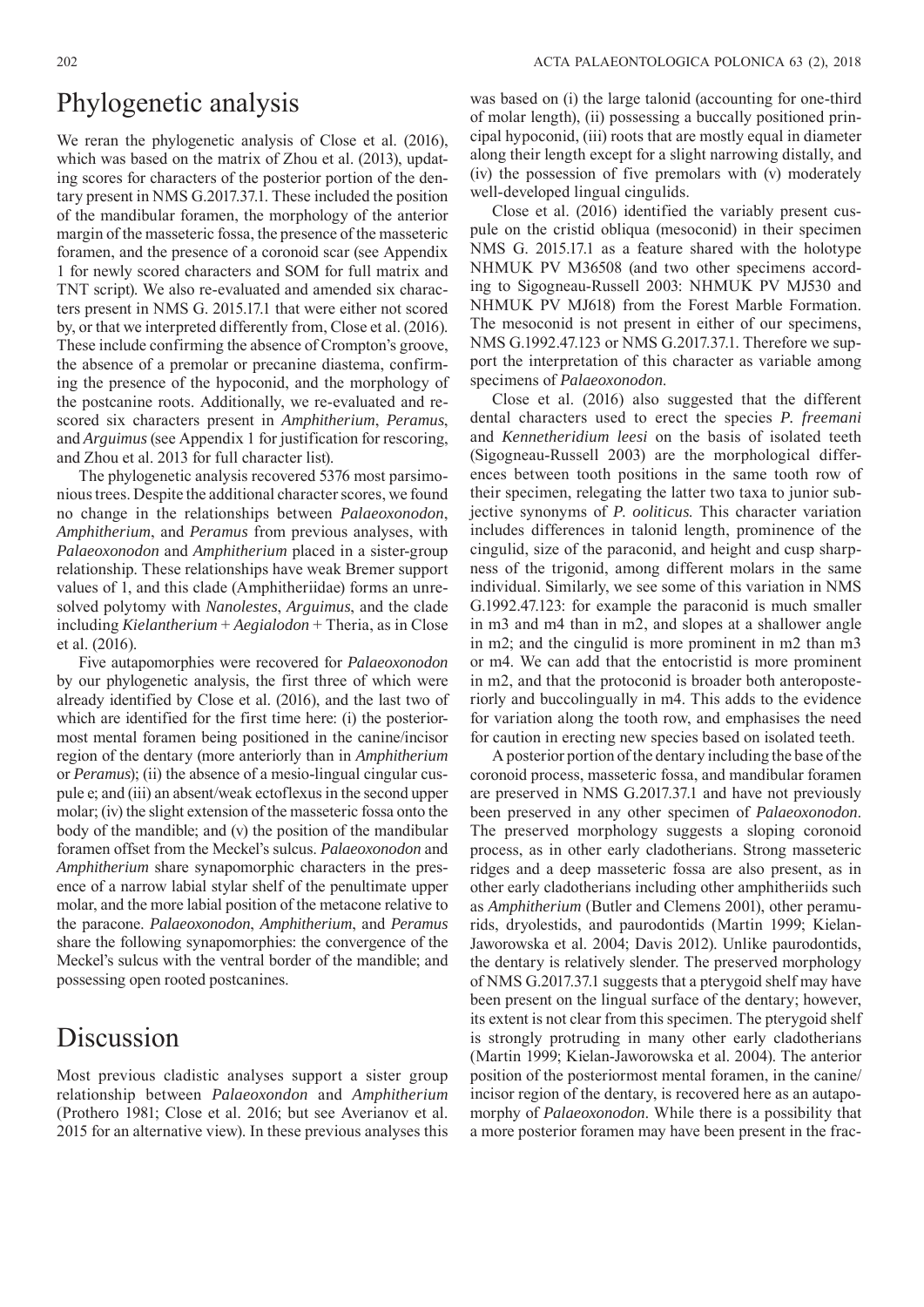

Fig. 3. Parsimony analysis and reconstructions of dentary of *Palaeoxonodon ooliticus* (B, C), with *Amphitherium* (D) for comparison. **A**. Equally weighted parsimony analysis with additional mandibular characters for the early cladotherian *Palaeoxonodon ooliticus*, and rescored and updated matrix from Close et al. 2016 (adapted from Zhou et al. 2013). Jackknife resampling statistics and Bremer values (bold) are shown adjacent to individual nodes. **B**. Composite of NMS G. 2015.17.1 (grey) and coronoid of NMS G. 2017.37.1 (red) in buccal  $(B_1)$  and lingual  $(B_2)$  views (arrows indicate anterior direction). Data for NMS G. 2015.17.1 from Close et al. (2016). **C**. Reconstruction of jaw in buccal  $(C_1)$  and lingual  $(C_2)$  views. **D**. Reconstruction based on composite created by EP from NHMUK PV M.36822 and OUMNH J.20075 in buccal view. Scale bars 1 mm.

tured portion of the dentary below p1 in NMS G. 2015.17.1, we find no evidence for this at present, pending the recovery of new specimens.

Close et al. (2016) identified a possible coronoid scar in NMS G. 2015.17.1, which we can confirm in NMS G.2017.37.1. This is absent in *Peramus* according to previous analyses (Clemens and Mills 1971; Davis 2012), but was coded as present by Zhou et al. (2013). We have rescored this character as absent in *Peramus* in our analysis. The coronoid scar is present in *Amphitherium* (Butler and Clemens 2001) and many other early cladotherians, including the zatherian *Nanolestes* (Martin 2002)*.* However, it is absent in another zatherian, *Arguimus* (Lopatin and Averianov 2006). Close at al. (2016) also inferred a lower incisor count of four based on comparison to *Amphitherium*. Although we cannot verify this feature using NMS G.1992.47.123 or NMS G.2017.37.1, we consider it likely to have been present, as this character state is common among early Cladotheria. As such, we have used it in our reconstruction (Fig. 3C).

The presence of a Meckel's sulcus is common among stem mammals. In NMS G.2017.37.1, the mandibular foramen is preserved, indicating that *Palaeoxonodon* had a Meckel's sulcus that was offset from the foramen, a feature not shared with either *Amphitherium* (Butler and Clemens 2001) or *Peramus* (Clemens and Mills 1971; Davis 2012). The mandibular foramen in *Palaeoxonodon* also does not appear to be confluent with the pterygoid shelf, unlike in *Amphitherium* and *Peramus*, although damage to this part of the dentary in NMS G.2017.37.1 makes this interpretation uncertain. The position of the mandibular foramen ventral to the alveolar plane, seen in *Palaeoxonodon* and *Amphitherium*, is also shared with other early cladotherians, and the basal metatherian *Sinodelphys*. The clade comprising *Palaeoxonodon* + *Amphitherium* + *Peramus* is in a polytomy with *Nanolestes*, the clade comprising *Kielantherium*  + *Aegialodon* + Theria, and *Arguimus*. *Arguimus* shares few dentary character states with *Palaeoxonodon*. *Arguimus* has no Meckel's sulcus (the absence of Meckel's sulcus is an autapomorphy of *Arguimus*; see Lopatin and Averianov 2006) and no coronoid scar. *Vincelestes* also has no Meckel's sulcus or coronoid scar (Bonaparte and Rougier 1987). While other analyses have recovered the relationship of *Vincelestes*  as closer to Theria than either *Peramus* or *Amphitherium*  (Kielan-Jaworowska et al. 2004; Bonaparte 2008), our results, like those of Close et al. (2016) and Zhou et al. (2013) place *Vincelestes* as a sister group to the polytomy compris-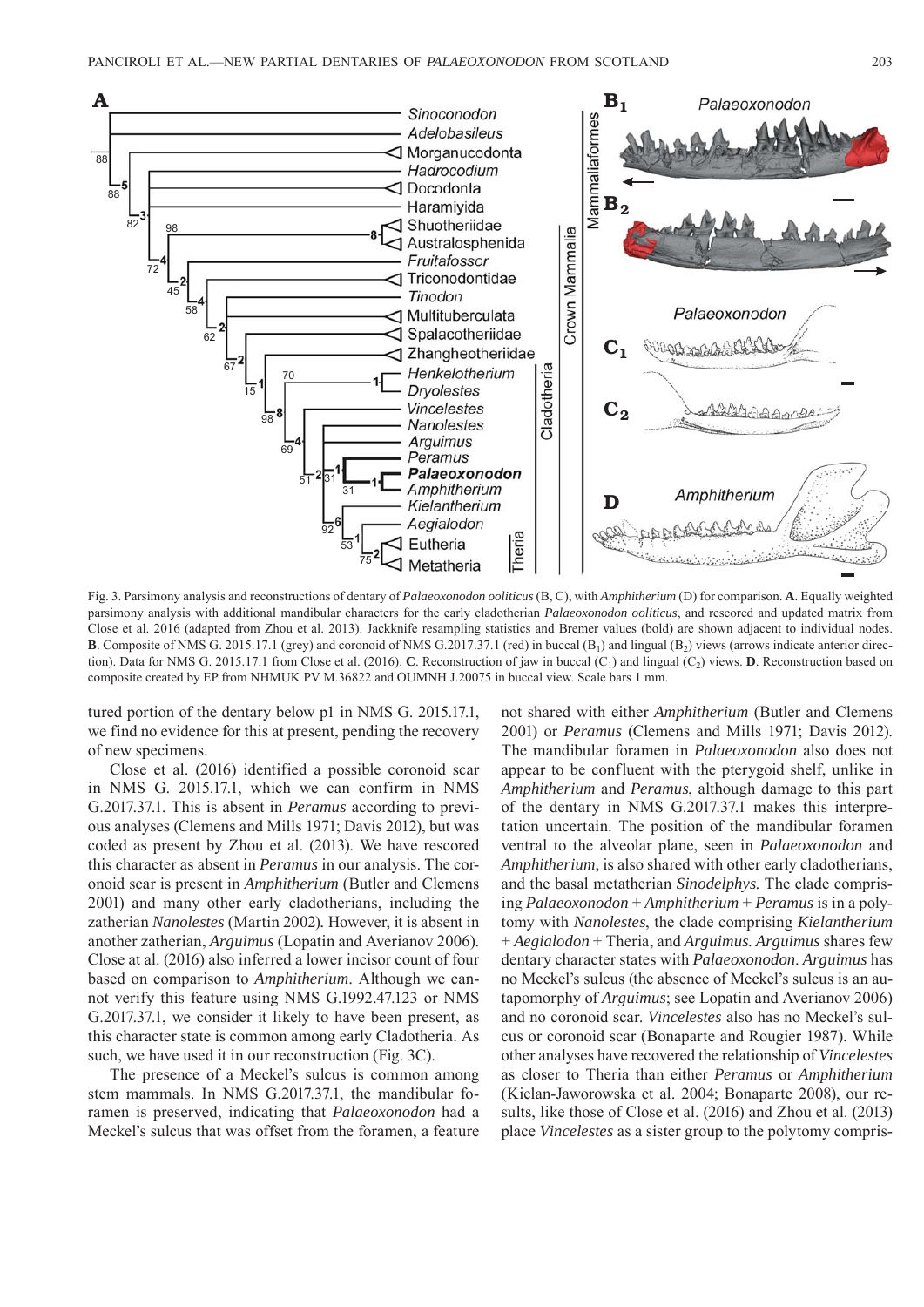ing *Palaeoxonodon* + *Amphitherium* + *Peramus*, *Nanolestes*, *Arguimus*, and *Kielantherium* + *Aegialodon* + Theria.

The phylogenetic affinities of *Palaeoxondon* have been contested due to the presence of an "incipient basin" (Sigogneau-Russell 1999, 2003) on the talonid, referred to as the incipient talonid basin herein, and the variable presence of a cuspule on the cristid obliqua. In an alternative hypothesis, Averianov et al. (2015) recovered a close relationship between *Amphibetulimus* and *Palaeoxonodon*, placing them in a clade with *Nanolestes*. This clade was found to be phylogenetically distinct from, and crownward to, *Amphitherium* (Averianov et al. 2015). Support for this relationship with *Nanolestes*, rather than with *Amphitherium* and *Peramus* was based on the absence of a "retromolar space", the proportional size of the stylocone relative to the metacone in the upper molars, and absence of a coronoid scar. We now confirm the coronoid scar is in fact present in *Palaeoxonodon*. The analysis by Averianov et al. (2015) also included *Mozomus*, which was found to form a polytomy with Zatheria (including *Peramus* and *Arguimus*), and the clade comprising *Palaeoxonodon* + *Nanolestes* + *Amphibetulimus*. Neither *Mozomus* nor *Amphibetuliumus*  were included in our analysis and so we did not test the relationships between these taxa and other early cladotherians.

Characters of the talonid basin have previously been used to argue for a close affinity between *Palaeoxonodon* and *Peramus*, to the exclusion of *Amphitherium* (Freeman 1976b, 1979; Kielan-Jaworowska et al. 2004). However, the presence of plesiomorphies such as the principal talonid cusp (hypoconid) with no embrasure for occlusal contact with the metacone of the upper molar may suggest *Palaeoxonodon* is more stemward than *Peramus*, and indeed several authors have suggested that *Palaeoxonodon* and the morphologically similar *Amphitherium* are sister-taxa, occuring stemward of *Peramus* (Sigogneau-Russell 2003; Davis 2011, 2012)*.* Close et al. (2016) suggested that the "incipient" talonid basin of *Palaeoxonondon* and the talonid basin of *Peramus*  could either be homoplastic, or a synapomorphy of the clade *Palaeoxonodon* + *Amphitherium* + *Peramus,* and this currently cannot be resolved. We agree with Close et al. (2016) that the phylogenetic analyses carried out in their paper and herein cannot resolve this unambiguously.

*Palaeoxonodon* is the only taxon in our analysis in which the mandibular foramen is located in the pterygoid fossa and offset from the Meckel's sulcus. In *Amphitherium*, the foramen is aligned with the posterior end of the Meckel's sulcus, as it is for the most closely related taxa among early Cladotheria (Butler and Clemens 2001; Kielan-Jaworowska et al. 2004). This is a condition seen in crown Marsupialia and some basal metatherians, such as *Didelphodon* (Fox and Naylor 1986; Wilson et al. 2016)*,* but not in more crownward Metatheria. However, there is some damage to the posterolingual portion of the dentary in NMS G.2017.37.1. More complete, undamaged specimens may shed further light on the placement of the mandibular foramen. The very slight extension of the anterior crest of the masseteric fossa into

the body of the dentary is not shared with any other taxon in this analysis, except the extant *Oryctolagus* (European rabbit). However the more extreme extension of the anterior crest of the masseteric fossa, where it extends below the ultimate pre-molar or first molar, is commonly seen in multituberculates (e.g., Gambaryan and Kielan-Jaworowska 1995). This may suggest *Palaeoxonodon* had a more extensively developed superficial masseteric muscle than other early cladotherians. Without knowing the position and morphology of the condylar process, which is crucial for determining the in-lever for the dentary (Gill et al. 2014), it is not possible to make informed inferences about the biomechanics of mastication in this genus. This would require more complete mandibles that are amenable for muscle reconstruction, as shown in other studies (Lautenschlager et al. 2017).

The presence of a masseteric foramen (also referred to as the labial mandibular foramen), located in the masseteric fossa on the buccal side of the dentary, is a newly identified feature in *Palaeoxonodon*. A deep masseteric fossa with a distinct masseteric foramen is a feature shared with peramurans, but is also present in numerous taxa across different lineages, including other zatherians, triconodontids, and basal metatherians and eutherians (Davis 2012). In *Palaeoxonodon* the foramen is not as large as in some specimens of *Peramus*, but it quickly merges with the mandibular canal inside the dentary, posteroventrally to the position of m5. The morphology of this foramen in *Palaeoxonodon* is similar to that described by Davis (2012) for the specimens of *Peramus* that lack an enlarged masseteric foramen: the mandibular canal is enlarged mesial to the masseteric fossa, and is separated by only a thin wall of bone (Davis 2012: 813–814). Davis suggests the variability in the size of the masseteric foramen in specimens of *Peramus* may be attributed to post-depositional crushing and infill. Until further specimens of *Palaeoxondon* are found possessing the posterior portion of the dentary, it is not possible to say if the size of this feature similarly varies in this taxon.

### Conclusions

Newly described specimens of *Palaeoxonodon ooliticus* from the Isle of Skye add valuable new information for morphological comparison, and new data for phylogenetic analysis. The additional features of the masseteric fossa, and the position of the mandibular foramen identified in NMS G.2017.37.1, while not altering the phylogenetic relationships between *Palaeoxonodon* and its nearest relatives among cladotherians, are new autapomorphies for this genus. They provide additional character scores for future analysis, reducing the amount of missing information for this taxon.

The "re-discovery" of NMS G.1992.47.123 provides a cautionary tale for palaeontologists who delay in the publication of specimens. By not pursuing identification and description of this specimen, an opportunity was missed to name a second Mesozoic mammal from Scotland, an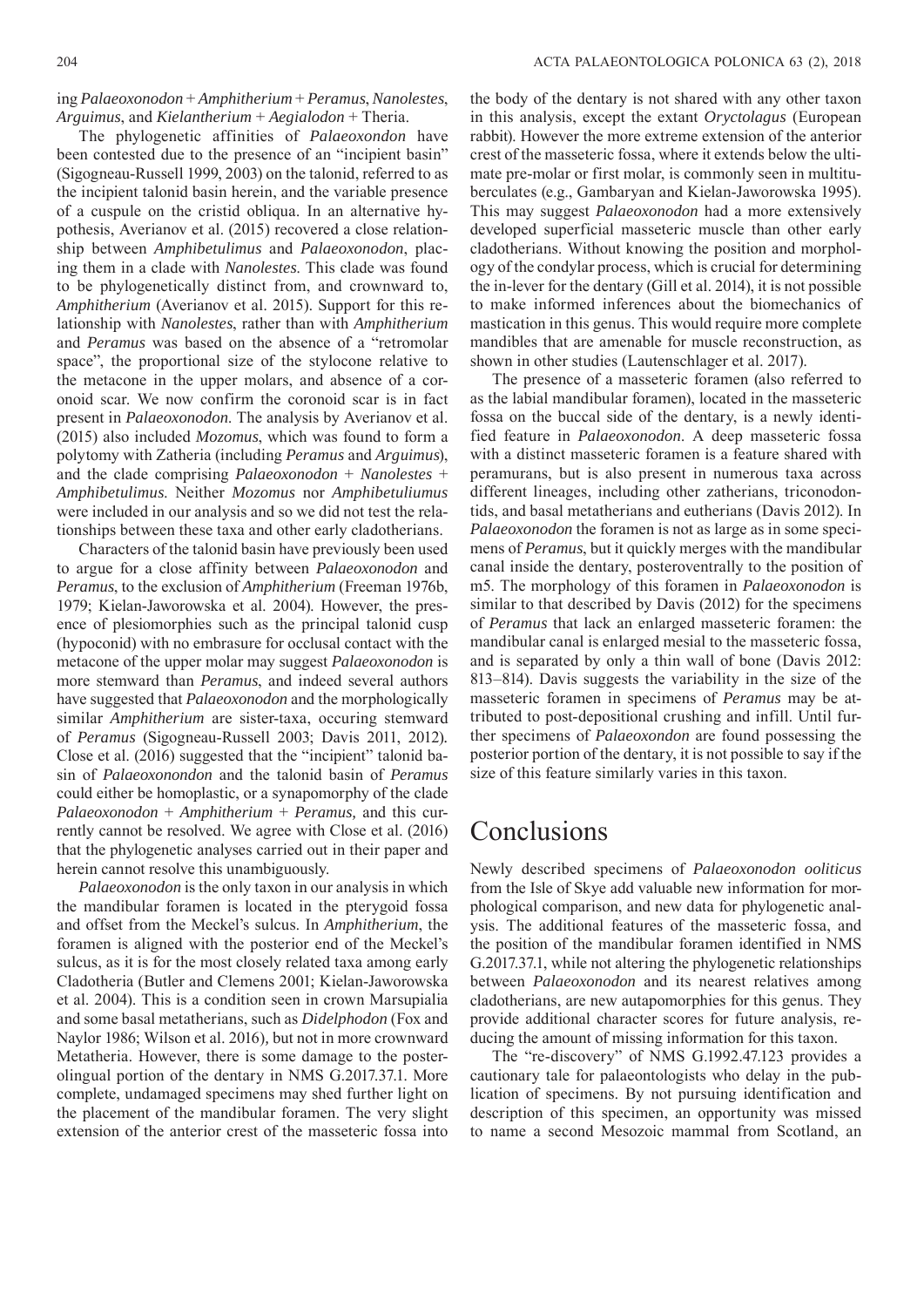important taxon for understanding the morphology of early Cladotheria. This more complete specimen would also have provided a holotype with some variation in the tooth row, perhaps preventing the erection of taxa that are now suggested to be junior synonyms. This is an informative lesson from the palaeontological history of Mesozoic mammals. NMS G.1992.47.123 also contributes to the description of rich Scottish Mesozoic mammal specimens that have, until now, remained undescribed, and therefore unrecognised scientifically.

Although a relatively large number of upper teeth and lower dentitions from *Palaeoxonodon* are now known, they have not yet been found in association, and postcrania have yet to be identified. This provides a goal for further discoveries in the rich microvertebrate beds of the Isle of Skye in the coming years.

# Acknowledgements

We are grateful to the John Muir Trust and Scottish Natural Heritage, who allow us access and give permission for prospecting and collection on the Isle of Skye. Thanks to Roger Close (University of Birmingham, UK) for sharing his data and digital visualisations of the previously recovered *Palaeoxonodon* specimen, and many helpful discussions, including with regard to TNT. We are also indebted to Stig Walsh (Natural Sciences Department at National Museums Scotland, Edinburgh, UK) for access to the specimens, fieldwork collaboration, and his advice and discussions. Our reviewers, Zhe-Xi Luo (University of Chicago, USA) and Alexander Averianov (Russian Academy of Sciences, Petersburg, Russia), provided invaluable input for the improvement of this manuscript, for which we are also grateful. EP is funded by NERC (NE/ L002558/1). NMS G.2017.37.1 was scanned using funding from the European Union's Horizon 2020 research and innovation programme 2014–2018, under grant agreement 677774 (European Research Council starting grant: TEMPO) to RBJB. Participation of RJB in fieldwork was supported by a Marie Curie Career Integration Grant (grant number 630123).

## References

- Andrews, J.E. 1985. The sedimentary facies of a late Bathonian regressive episode: the Kilmaluag and Skidiburgh Formations of the Great Estuarine Group, Inner Hebrides, Scotland. *Journal of the Geological Society* 142: 1119–1137.
- Averianov, A., Martin, T., Lopatin, A., and Krasnolutskii, S. 2015. Stem therian mammal *Amphibetulimus* from the Middle Jurassic of Siberia. *Paläontologische Zeitschrift* 89: 197–206.
- Bonaparte, J.F. 2008. On the phylogenetic relationships of *Vincelestes neuquenianus*. *Historical Biology* 20: 81–86.
- Bonaparte, J.F. and Rougier, G.W. 1987. Mamíferos del Cretácico Inferior de Patagonia. *IV Congresso Latinomericano de Paleontologia* 1: 343–359.
- British Geological Survey 2011. *Stratigraphic Framework for the Middle Jurassic Strata of Great Britain and the Adjoining Continental Shelf: Research Report RR/11/06.* 177 pp. British Geological Survey, Keyworth.
- Butler, P.M. and Clemens, W.A. 2001. Dental morphology of the Jurassic holotherian mammal *Amphitherium*, with a discussion of the evolution of mammalian post-canine dental formulae. *Palaeontology* 44: 1–20.

Clemens, W.A. 1986. On Triassic and Jurassic mammals. *In*: K. Padian

(ed.). *The Beginning of the Age of Dinosaurs*, 237–246. Cambridge University Press, Cambridge.

- Clemens, W.A. and Mills, J.R.E. 1971. Review of *Peramus tenuirostris*. *Bulletin of the British Museum (Natural History) Geology* 20: 89–113.
- Close, R.A., Davis, B.M., Walsh, S., Woloniewicz, A.S., Friedman, M., and Benson, R.B.J. 2016. A lower jaw of *Palaeoxonodon* from the Middle Jurassic of the Isle of Skye, Scotland, sheds new light on the diversity of British stem therians. *Palaeontology* 59: 155–169.
- Davis, B.M. 2011. Evolution of the tribosphenic molar pattern in early mammals, with comments on the "dual-origin" hypothesis. *Journal of Mammalian Evolution* 18: 227–244.
- Davis, B.M. 2012. Micro-computed tomography reveals a diversity of peramuran mammals from the Purbeck Group (Berriasian) of England. *Palaeontology* 55: 789–817.
- Evans, S., Barrett, P., Hilton, J., Butler R.J., Jones, M.E.H., Liang, M.-M., Parrish, J.C., Rayfield, E.J., Sigogneau-Russell, D., and Underwood, C.J. 2006. The Middle Jurassic vertebrate assemblage of Skye, Scotland. *In*: P. Barrett and S. Evans (eds), *Proceedings of the Ninth Symposium on Mesozoic Terrestrial Ecosystems and Biota*, 36–39. Natural History Museum, London.
- Freeman, E. 1976a. A mammalian fossil from the Forest Marble (Middle Jurassic) of Dorset. *Proceedings of the Geologists' Association* 87: 231–235.
- Freeman, E. 1976b. Mammal teeth from the Forest Marble (Middle Jurassic) of Oxfordshire, England. *Science* 194: 1053–1055.
- Freeman, E. 1979. A Middle Jurassic mammal bed from Oxfordshire. *Palaeontology* 22: 135–166.
- Fox, R.C. and Naylor, B.G. 1986. A new species of *Didelphodon* Marsh (Marsupialia) from the Upper Cretaceous of Alberta, Canada: palaeobiology and phylogeny. *Neues Jahrbuch für Geologie und Paläontologie, Abhandlungen* 172: 357–380.
- Gambaryan, P.P. and Kielan-Jaworowska, Z. 1995. Masticatory musculature of Asian taeniolabidoid multituberculate mammals. *Acta Palaeontologica Polonica* 40: 45–80.
- Gill, P.G., Purnell, M.A., Crumpton, N., Brown, K.R., Gostling, N.J., Stampanoni, M., and Rayfield, E.J. 2014. Dietary specializations and diversity in feeding ecology of the earliest stem mammals. *Nature* 512: 303–305.
- Kielan-Jaworowska, Z., Cifelli, R.L., and Luo, Z.-X. 2004. *Mammals from the Age of Dinosaurs: Origins, Evolution, and Structure*. 630 pp. Columbia University Press, New York.
- Lautenschlager, S., Gill, P., Luo, Z.-X., Fagen, M.J. and Rayfield, E.J. 2017. Morphological evolution of the mammalian jaw adductor complex. *Biological Reviews* 92: 1910–1940.
- Linnaeus, C. 1758. *Systema naturae per regna tria naturae: secundum classes, ordines, genera, species, cum characteribus, differentiis, synonymis, locis*, 824 pp. Tenth edition. Laurentius Salvius, Stockholm.
- Lopatin, A. and Averianov, A. 2006. Revision of a pretribosphenic mammal *Arguimus* from the Early Cretaceous of Mongolia. *Acta Palaeontologica Polonica* 51: 339–349.
- Luo, Z.-X. 2007. Transformation and diversification in early mammal evolution. *Nature* 450: 1011–1019.
- Luo, Z.-X., Kielan-Jaworowska, Z., and Cifelli, R.L. 2002. In quest for a phylogeny of Mesozoic mammals. *Acta Palaeontologica Polonica* 47: 1–78.
- Martin, T. 1999. Dryolestidae (Dryolestoidea, Mammalia) aus dem Oberen Jura von Portugal. *Abhandlungen der senckenbergischen naturforschenden Gesellschaft* 550: 1–119.
- Martin, T. 2002. New stem-lineage representatives of Zatheria (Mammalia) from the Late Jurassic of Portugal. *Journal of Vertebrate Paleontology* 22: 332–348.
- McKenna, M.C. 1975. Toward a phylogenetic classification of the Mammalia. *In*: W.P. Luckett and F.S. Szalay (eds), *Phylogeny of the primates*, 21–43. Plenum Publishing Corporation, New York.
- Owen, R. 1846. *History of British Fossil Mammals and Birds*. 560 pp. John Van Voorst, London.